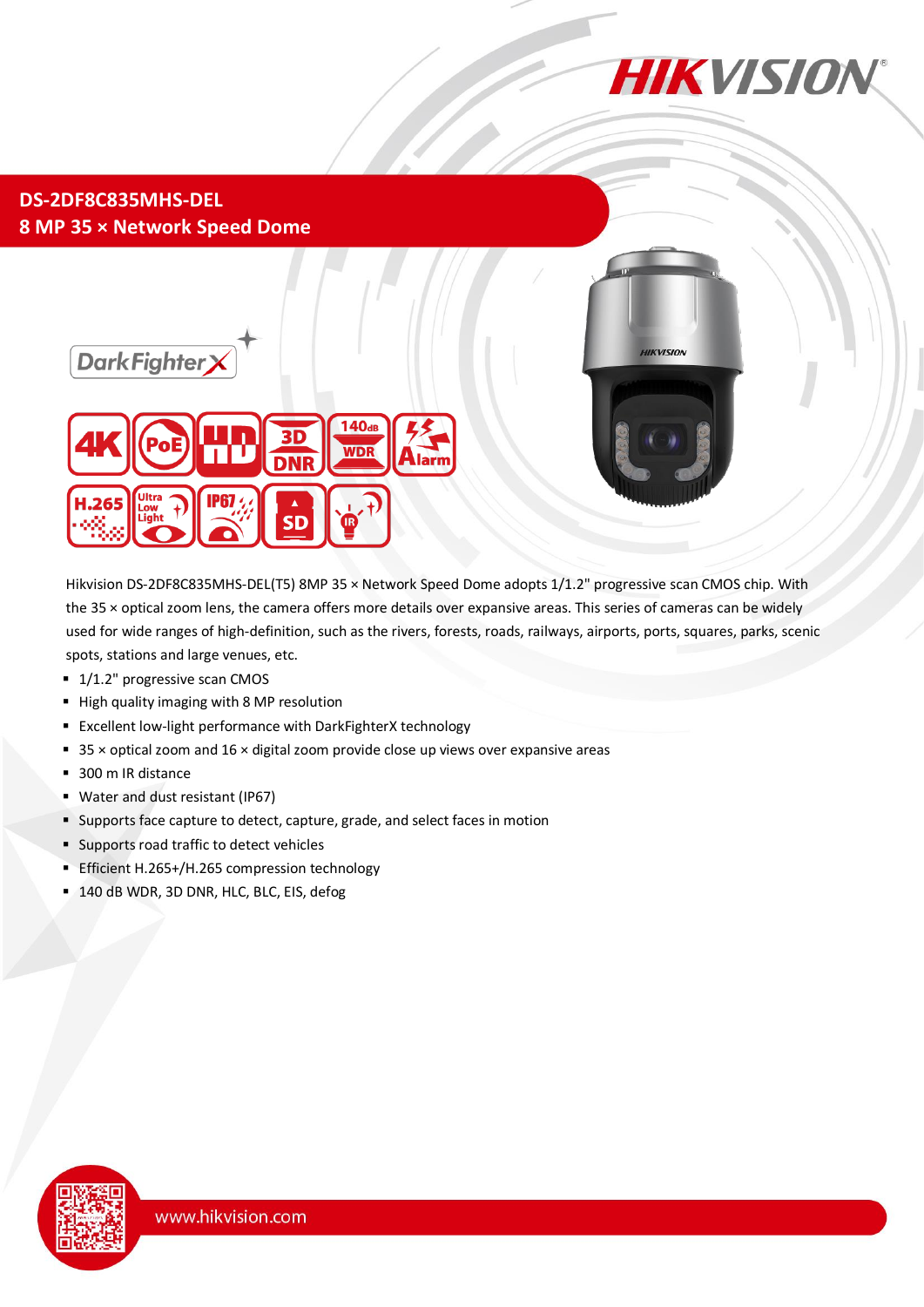

#### **DORI**

The DORI (detect, observe, recognize, identify) distance gives the general idea of the camera ability to distinguish persons or objects within its field of view.

It is calculated based on the camera sensor specification and the criteria given by EN 62676-4: 2015.

| <b>DORI</b>     | <b>Detect</b>        | <b>Observe</b>        | Recognize         | <b>Identify</b>    |
|-----------------|----------------------|-----------------------|-------------------|--------------------|
| Definition      | $25 \text{ px/m}$    | $63 \text{ px/m}$     | 125 px/m          | $250 \text{ px/m}$ |
| Distance (Tele) | 5180 m (16994.8 ft.) | 2055.6 m (6744.1 ft.) | 1036 m (3399 ft.) | 518 m (1699.5 ft.) |

## **Specification**

| Camera                 |                                                                                                |
|------------------------|------------------------------------------------------------------------------------------------|
| <b>Image Sensor</b>    | 1/1.2" Progressive Scan CMOS                                                                   |
| Max. Resolution        | $3840 \times 2160$                                                                             |
| Min. Illumination      | Color: 0.0004 Lux @ (F1.6, AGC ON), B/W: 0.0001 Lux @ (F1.6, AGC ON), 0 Lux with IR            |
| Shutter Speed          | 1/1 s to 1/30000 s                                                                             |
| Zoom                   | $35 \times$ optical, $16 \times$ digital                                                       |
| Slow Shutter           | Yes                                                                                            |
| Lens                   |                                                                                                |
| Focal Length           | 7.4 to 259 mm                                                                                  |
| <b>FOV</b>             | Horizontal field of view: 61.26° to 1.77°, vertical field of view: 35.5° to 1°, diagonal field |
|                        | of view: 69.35° to 2.03°                                                                       |
| Focus                  | Auto, semi-auto, manual, rapid focus                                                           |
| Aperture               | F1.6                                                                                           |
| Zoom Speed             | Approx. 8 s                                                                                    |
| Illuminator            |                                                                                                |
| Supplement Light Type  | Hybrid                                                                                         |
| Supplement Light Range | IR distance: up to 300 m                                                                       |
| Smart Supplement Light | Yes                                                                                            |
| <b>PTZ</b>             |                                                                                                |
| Movement Range (Pan)   | $0^\circ$ to 360 $^\circ$                                                                      |
| Movement Range (Tilt)  | -20° to 90°                                                                                    |
| Pan Speed              | Pan speed: configurable from 0.1° to 210°/s, preset speed: 280°/s                              |
| <b>Tilt Speed</b>      | Tilt speed: configurable from 0.1° to 150°/s, preset speed 250°/s                              |
| Proportional Pan       | Yes                                                                                            |
| Presets                | 300                                                                                            |
| <b>Preset Freezing</b> | Yes                                                                                            |
| Patrol Scan            | 8 patrols, up to 32 presets for each patrol                                                    |
| Pattern Scan           | 4 pattern scans, record time over 10 minutes for each scan                                     |
| Park Action            | Preset, pattern scan, patrol scan, auto scan, tilt scan, random scan, frame scan,              |
|                        | panorama scan                                                                                  |
| 3D Positioning         | Yes                                                                                            |
| PTZ Status Display     | Yes                                                                                            |
| <b>Scheduled Task</b>  | Preset, pattern scan, patrol scan, auto scan, tilt scan, random scan, frame scan,              |
|                        | panorama scan, dome reboot, dome adjust, aux output                                            |
| Power-off Memory       | Yes                                                                                            |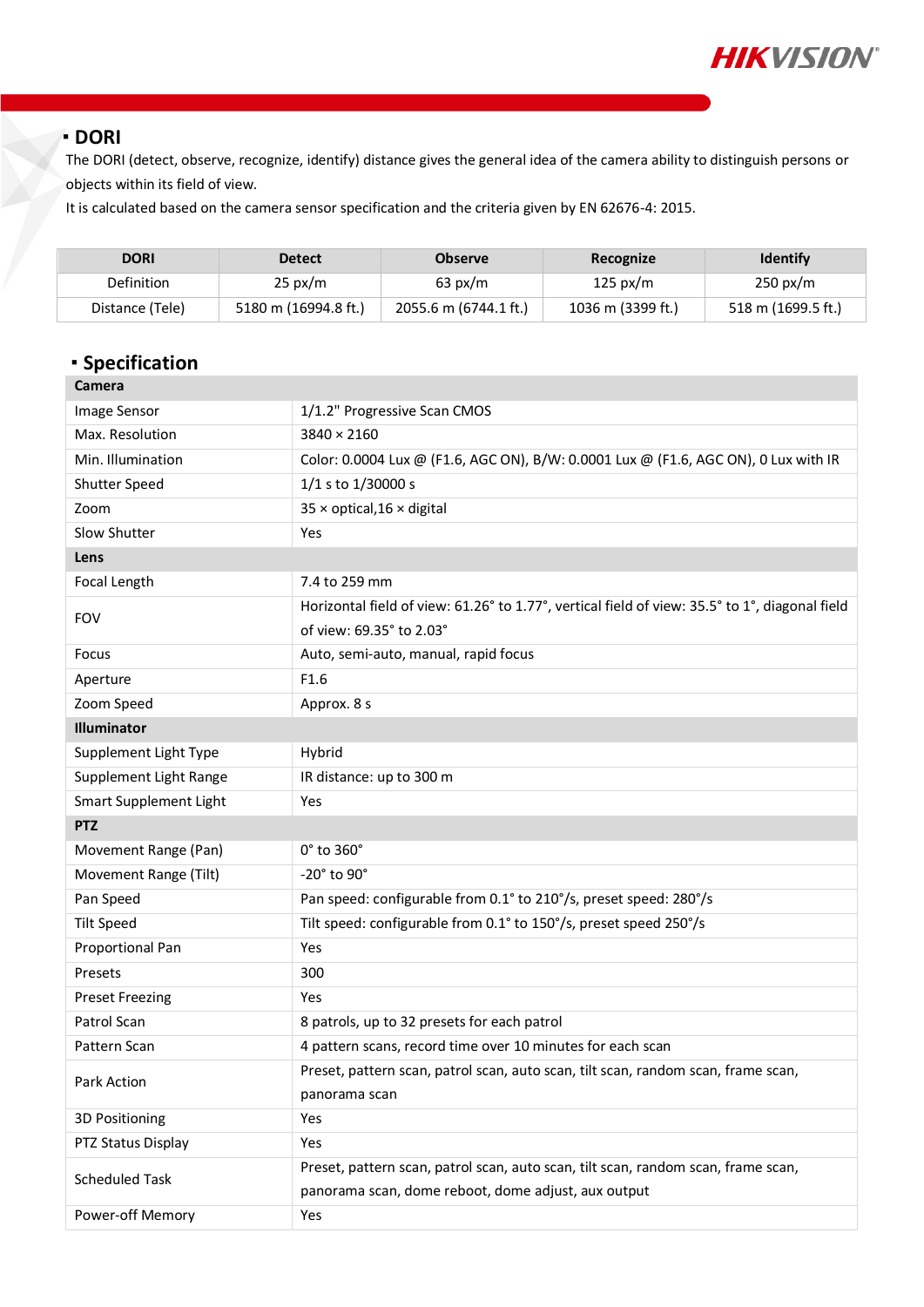

**Video**

T

| Main Stream                 | 50 Hz: 25 fps (3840 × 2160, 2560 × 1440, 1920 × 1080, 1280 × 960, 1280 × 720),<br>60 Hz: 24 fps (3840 × 2160, 2560 × 1440, 1920 × 1080, 1280 × 960, 1280 × 720) |  |
|-----------------------------|-----------------------------------------------------------------------------------------------------------------------------------------------------------------|--|
|                             | 50 Hz: 25 fps (704 × 576, 640 × 480, 352 × 288)                                                                                                                 |  |
| Sub-Stream                  | 60 Hz: 24 fps (704 × 576, 640 × 480, 352 × 240)                                                                                                                 |  |
| Third Stream                | 50 Hz: 25 fps (1920 × 1080, 1280 × 960, 1280 × 720, 704 × 576, 640 × 480, 352 × 288)                                                                            |  |
|                             | 60 Hz: 24 fps (1920 × 1080, 1280 × 960, 1280 × 720, 704 × 480, 640 × 480, 352 × 240)                                                                            |  |
|                             | Main stream: H.265+/H.265/H.264+/H.264,                                                                                                                         |  |
| Video Compression           | Sub-stream: H.265/H.264/MJPEG,                                                                                                                                  |  |
|                             | Third stream: H.265/H.264/MJPEG                                                                                                                                 |  |
| Video Bit Rate              | 32 Kbps to 16 Mbps                                                                                                                                              |  |
| H.264 Type                  | Baseline profile, Main profile, High profile                                                                                                                    |  |
| H.265 Type                  | Main profile                                                                                                                                                    |  |
| Scalable Video Coding (SVC) | H.264 and H.265 encoding                                                                                                                                        |  |
| Region of Interest (ROI)    | 8 fixed regions for each stream                                                                                                                                 |  |
| <b>Audio</b>                |                                                                                                                                                                 |  |
| <b>Audio Compression</b>    | G.711, G.722.1, G.726, MP2L2, PCM, AAC-LC                                                                                                                       |  |
|                             | 64 Kbps (G.711),16 Kbps (G.722.1), 16 Kbps (G.726), 32 to 192 Kbps (MP2L2), 16 to 64                                                                            |  |
| Audio Bit Rate              | Kbps (AAC-LC)                                                                                                                                                   |  |
| <b>Network</b>              |                                                                                                                                                                 |  |
| Protocols                   | IPv4/IPv6, HTTP, HTTPS, 802.1X, QoS, FTP, TCP/IP, ICMP, DHCP, DNS, DDNS, RTP, RTSP,                                                                             |  |
|                             | RTCP, PPPoE, UPnP, SMTP, SNMP, IGMP, UDP, Bonjour, NTP                                                                                                          |  |
| Simultaneous Live View      | Up to 20 channels                                                                                                                                               |  |
| API                         | Open Network Video Interface (Profile S, Profile G, Profile T), ISAPI, SDK, ISUP                                                                                |  |
| User/Host                   | Up to 32 users. 3 user levels: administrator, operator, and user                                                                                                |  |
|                             | Password protection, complicated password, IP address filter, HTTPS encryption,                                                                                 |  |
| Security                    | 802.1X authentication (EAP-TLS, EAP-LEAP, EAP-MD5), host authentication (MAC                                                                                    |  |
|                             | address), watermark                                                                                                                                             |  |
| Network Storage             | NAS (NFS, SMB/CIFS), auto network replenishment (ANR)                                                                                                           |  |
| Client                      | iVMS-4200, HikCentral Pro, Hik-Connect                                                                                                                          |  |
| Web Browser                 | IE 10+, Chrome 57+, Firefox 52+, Safari 12+                                                                                                                     |  |
| Image                       |                                                                                                                                                                 |  |
| Image Parameters Switch     | Yes                                                                                                                                                             |  |
| <b>Image Settings</b>       | Saturation, brightness, contrast, sharpness, gain, and white balance adjustable by                                                                              |  |
|                             | client software or web browser                                                                                                                                  |  |
| Day/Night Switch            | Day, night, auto, schedule                                                                                                                                      |  |
| Wide Dynamic Range (WDR)    | 140 dB                                                                                                                                                          |  |
| SNR                         | $\geq$ 52 dB                                                                                                                                                    |  |
| Defog                       | Optical defog                                                                                                                                                   |  |
| Image Stabilization         | EIS                                                                                                                                                             |  |
| Image Enhancement           | BLC, HLC, 3D DNR                                                                                                                                                |  |
| Privacy Mask                | 24 programmable polygon privacy masks, mask color or mosaic configurable                                                                                        |  |
| <b>Regional Focus</b>       | Yes                                                                                                                                                             |  |
| Regional Exposure           | Yes                                                                                                                                                             |  |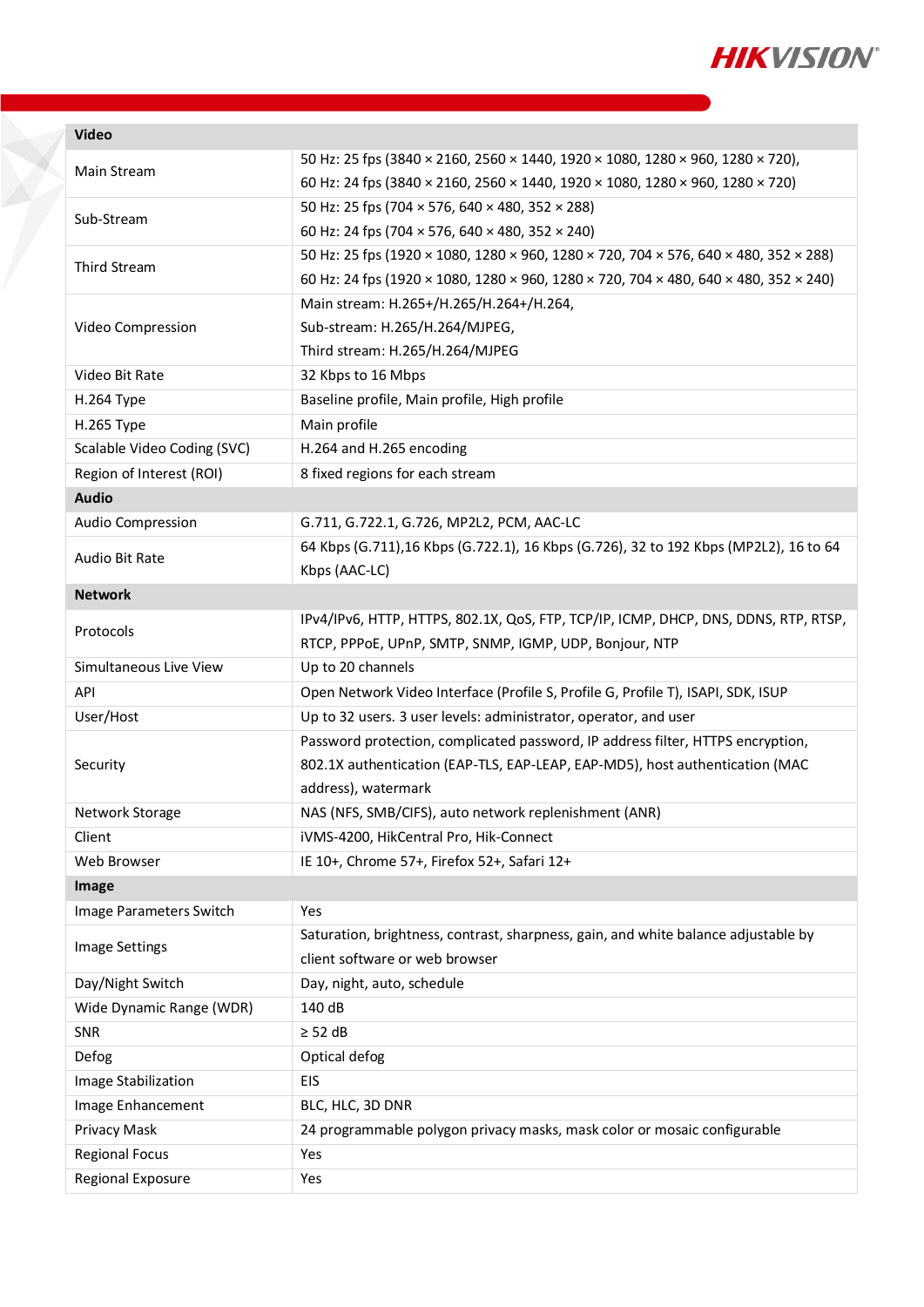

| <b>Interface</b>                          |                                                                                                                                                 |  |
|-------------------------------------------|-------------------------------------------------------------------------------------------------------------------------------------------------|--|
| Video Output                              | CVBS: 1.0 V[p-p]/75 Ω, PAL/NTSC, BNC connector                                                                                                  |  |
| Ethernet Interface                        | 1 RJ45 10M/100M self-adaptive Ethernet port                                                                                                     |  |
| On-board Storage                          | Built-in memory card slot, support microSD/microSDHC/microSDXC card, up to 256 GB                                                               |  |
| Audio                                     | 1 input (line in), max. input amplitude: 2-2.4 vpp, input impedance: $1 K\Omega \pm 10\%$ ,                                                     |  |
|                                           | 1 output (line out), line level, output impedance: 600 $\Omega$                                                                                 |  |
| Alarm                                     | 7 input(s), 2 output(s)                                                                                                                         |  |
| RS-485                                    | 1 RS-485 (Half duplex, HIKVISION, Pelco-P, Pelco-D, self-adaptive)                                                                              |  |
| Reset                                     | Yes                                                                                                                                             |  |
| Event                                     |                                                                                                                                                 |  |
| <b>Basic Event</b>                        | Motion detection, video tampering alarm, exception, alarm input and output                                                                      |  |
|                                           | Line crossing detection, intrusion detection, region entrance detection, region exiting                                                         |  |
| <b>Smart Event</b>                        | detection, audio exception detection, unattended baggage detection, object removal                                                              |  |
|                                           | detection                                                                                                                                       |  |
| Alarm Linkage                             | Upload to FTP/NAS/memory card, notify surveillance center, send email, trigger alarm                                                            |  |
|                                           | output, trigger recording, and PTZ actions (such as preset, patrol scan, pattern scan)                                                          |  |
| <b>Smart Tracking</b>                     | Manual tracking, auto-tracking                                                                                                                  |  |
| <b>Deep Learning Function</b>             |                                                                                                                                                 |  |
| Face Capture                              | Supports detecting, tracking, capturing, grading, selecting of face in motion, and                                                              |  |
|                                           | outputs the best face picture                                                                                                                   |  |
| Face Comparison                           | Recognizes face identity via face modeling, grading and comparing to those in face                                                              |  |
|                                           | library                                                                                                                                         |  |
| <b>Road Traffic and Vehicle Detection</b> |                                                                                                                                                 |  |
|                                           |                                                                                                                                                 |  |
|                                           | Support vehicle detection (license plate number, vehicle model, and vehicle color                                                               |  |
| Road Traffic                              | recognition)                                                                                                                                    |  |
| General                                   |                                                                                                                                                 |  |
|                                           | 36 VDC ± 25%, max. 62 W,                                                                                                                        |  |
| Power                                     | Hi-PoE                                                                                                                                          |  |
| Dimension                                 | $\emptyset$ 267 mm × 430 mm ( $\emptyset$ 10.5" × 16.9")                                                                                        |  |
| Weight                                    | Approx. 10 kg (22.05 lb.)                                                                                                                       |  |
| Material                                  | ADC12                                                                                                                                           |  |
| <b>Operating Condition</b>                | -40 °C to 70 °C (-40 °F to 158 °F). Humidity 95% or less (non-condensing)                                                                       |  |
| Vandal-proof Alarm                        | Yes                                                                                                                                             |  |
| Heater                                    | Yes                                                                                                                                             |  |
| Wiper                                     | No                                                                                                                                              |  |
| Demist                                    | Yes                                                                                                                                             |  |
|                                           | 33 languages: English, Russian, Estonian, Bulgarian, Hungarian, Greek, German, Italian,                                                         |  |
|                                           | Czech, Slovak, French, Polish, Dutch, Portuguese, Spanish, Romanian, Danish, Swedish,                                                           |  |
| Language                                  | Norwegian, Finnish, Croatian, Slovenian, Serbian, Turkish, Korean, Traditional Chinese,                                                         |  |
|                                           | Thai, Vietnamese, Japanese, Latvian, Lithuanian, Portuguese (Brazil), Ukrainian                                                                 |  |
| Approval                                  |                                                                                                                                                 |  |
|                                           | FCC (47 CFR Part 15, Subpart B), CE-EMC (EN 55032: 2015, EN 61000-3-2: 2019, EN                                                                 |  |
| EMC                                       | 61000-3-3: 2013 + A1: 2019, EN 50130-4: 2011 + A1: 2014), RCM (AS/NZS CISPR 32:<br>2015), IC (ICES-003: Issue 7), KC (KN 32: 2015, KN 35: 2015) |  |

X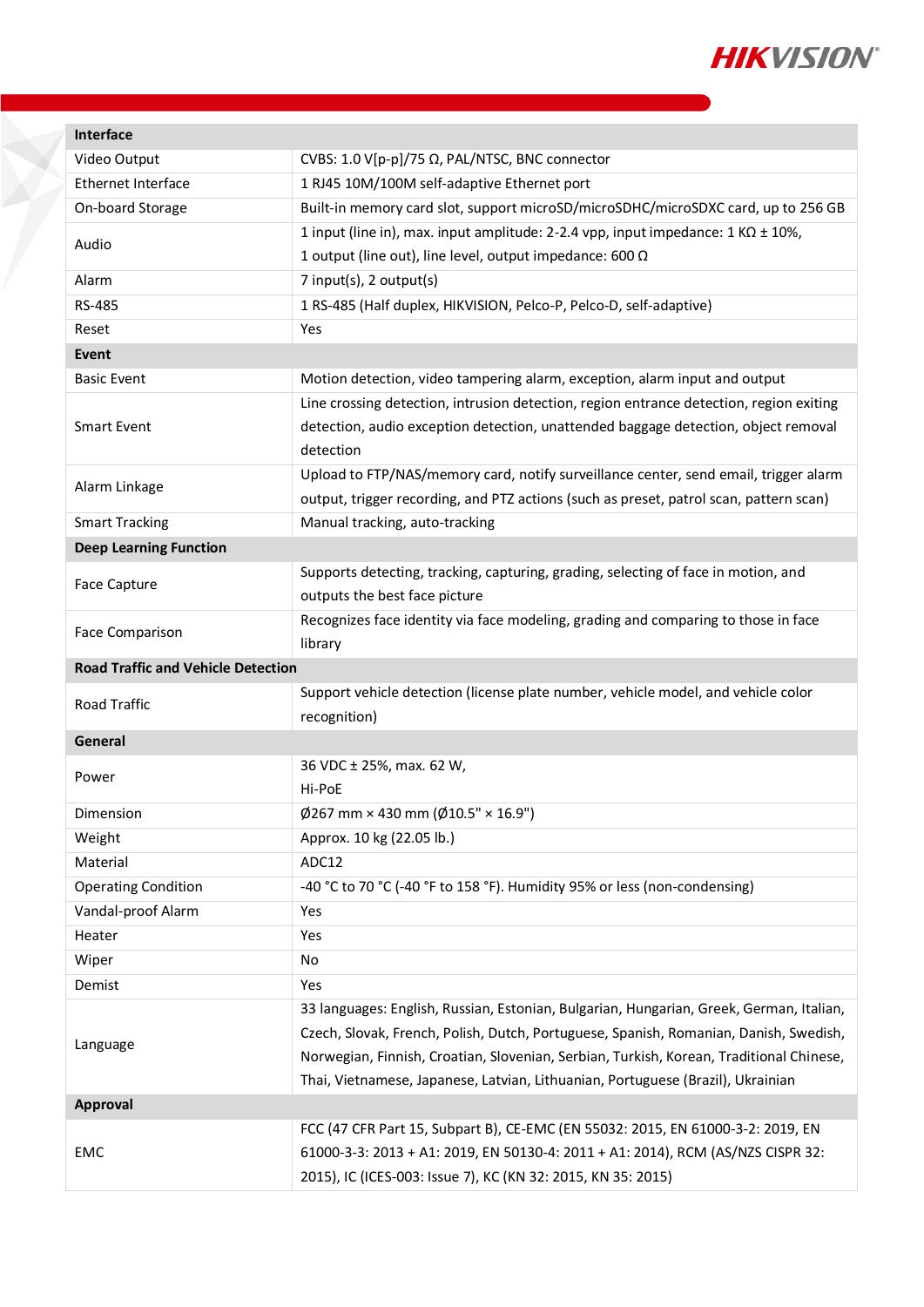

| Safety      | CE-LVD (EN 62368-1: 2014/A11: 2017), CB (IEC 62368-1: 2014 + A11), UL (UL 62368-1), |
|-------------|-------------------------------------------------------------------------------------|
|             | BIS (IS 13252 (Part 1): 2010/IEC 60950-1: 2005), LOA (IEC/EN 60950-1)               |
| Environment | CE-RoHS (2011/65/EU), WEEE (2012/19/EU), Reach (Regulation (EC) No 1907/2006)       |
| Protection  | IP67 (IEC 60529-2013), IK10 (IEC 62262:2002), TVS 6K V lightning protection, surge  |
|             | protection and voltage transient protection                                         |

#### **Available Model**

DS-2DF8C835MHS-DEL

# **Typical Application**

Hikvision products are classified into three levels according to their anti-corrosion performance. Refer to the following description to choose for your using environment.

This model has NO SPECIFIC PROTECTION.

| Level                  | <b>Description</b>                                                                               |
|------------------------|--------------------------------------------------------------------------------------------------|
| Top-level protection   | Hikvision products at this level are equipped for use in areas where professional anti-corrosion |
|                        | protection is a must. Typical application scenarios include coastlines, docks, chemical plants,  |
|                        | and more.                                                                                        |
| Moderate protection    | Hikvision products at this level are equipped for use in areas with moderate anti-corrosion      |
|                        | demands. Typical application scenarios include coastal areas about 2 kilometers (1.24 miles)     |
|                        | away from coastlines, as well as areas affected by acid rain.                                    |
| No specific protection | Hikvision products at this level are equipped for use in areas where no specific anti-corrosion  |
|                        | protection is needed.                                                                            |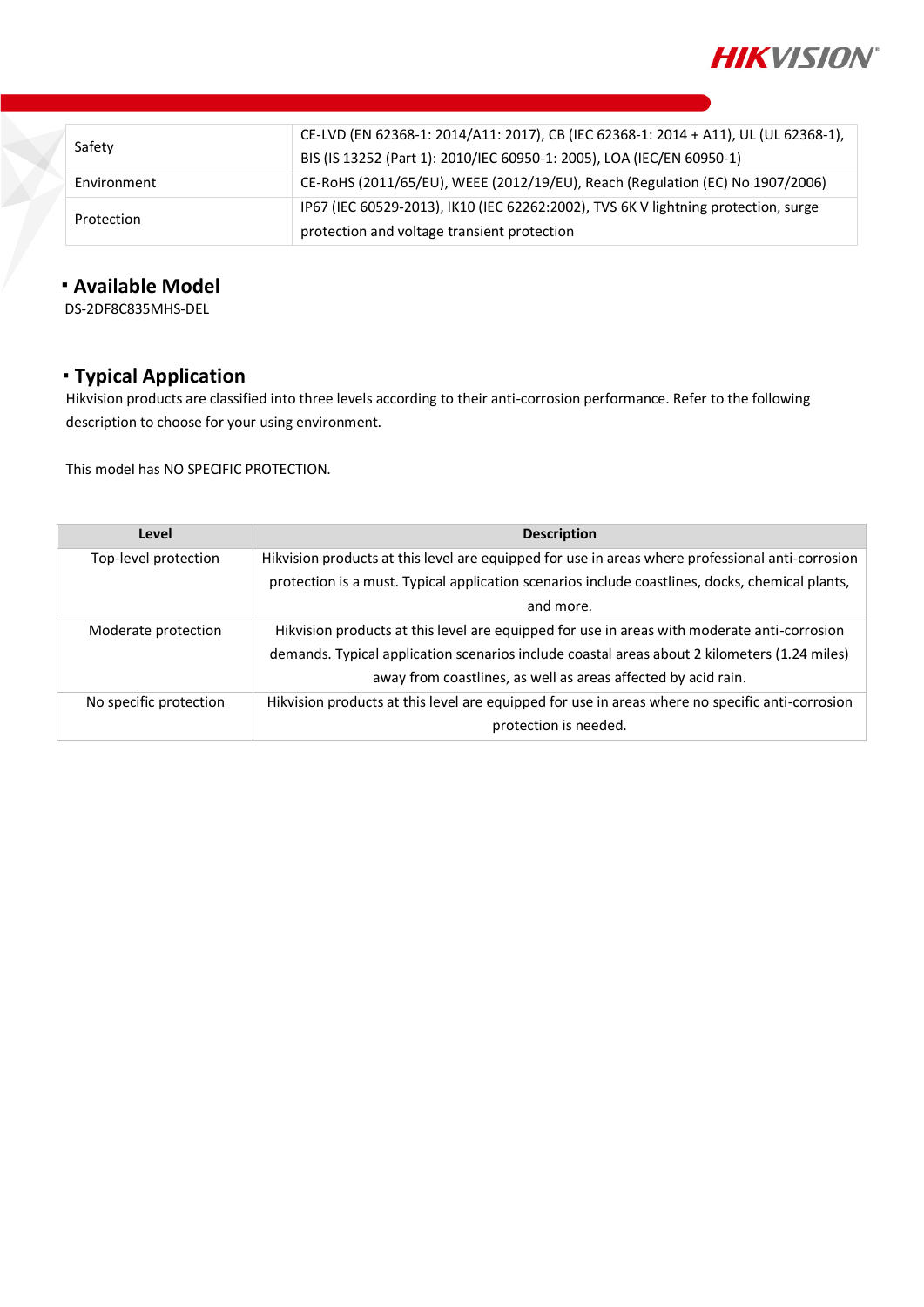



# **Accessory**

# **Optional**

| DS-1603ZJ-Pole-<br>P | <b>DS-1603ZJ-P</b> | <b>DS-1661ZJ-P</b> |
|----------------------|--------------------|--------------------|
| и                    |                    |                    |